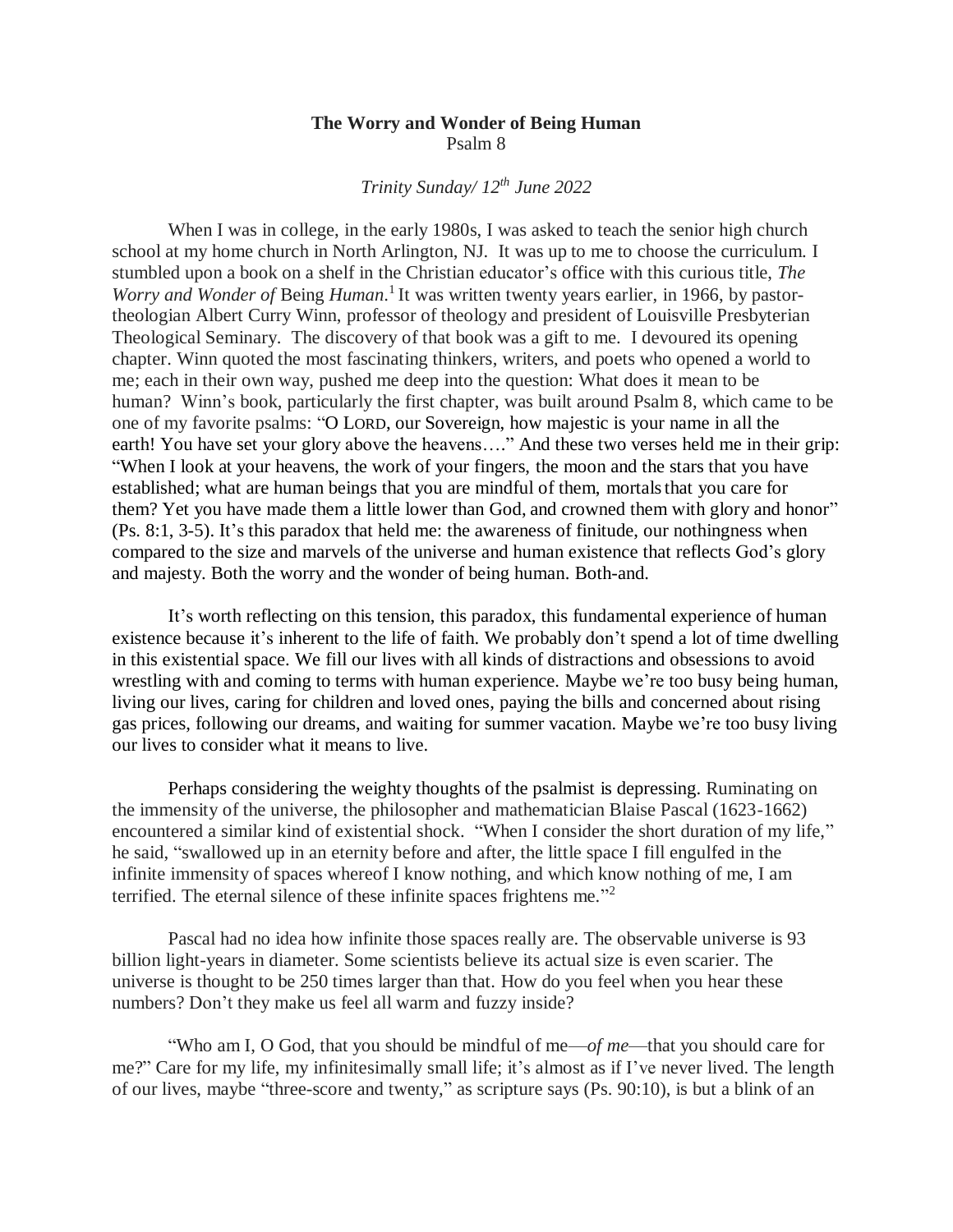eye—a very quick blink—when compared to the age of the universe and the vastness of time. So brief, in fact, the universe hardly takes notice, so brief it's as if we were never born—a neardeath experience.

Warms the cockles of our hearts, doesn't it?

I recently heard philosopher Bernard Kastrup talk about the history of our species on this planet. Kastrup is a very smart dude. He has a Ph.D. in philosophy and a Ph.D. in computer engineering and worked at the CERN laboratory outside Geneva. "We are monkeys," he says, "that popped into existence yesterday. And human intellect came into existence seconds ago." We have four billion years of biological evolution behind us, two million years for our genus before the appearance of homo sapiens. Therefore, it is preposterous, he says, to think that human beings have the intellectual capacity, that we have evolved enough to capture everything salient about reality. To believe otherwise is not arrogance; it's profoundly naïve.<sup>3</sup> There is so much about nature and reality that cannot be corralled by the intellect, alien to us, unknown.

Another philosopher, the great Immanuel Kant (1724-1804), had a more optimistic take on human existence. "Two things," he said, "fill the mind with ever new and increasing admiration and awe, the more often and steadily we reflect upon them: the starry heavens above me and the moral law within me." These words are on his tombstone in the German city formerly known as Königsberg (today, Kaliningrad, the capital of the Russian province sandwiched between Lithuania and Poland). Here we are closer to the psalmist's claim, "Yet you, [God,] have made me little lower than you, and crowned me with glory and honor" (Psalm 8:5).

Ruminating on human experience, like the psalmist is doing in this text, can lead us to a greater awareness of the worry and wonder of being human and places our humanity within the wider frame of God's sovereign love. Being aware of our finitude can be an expression of grace. There's a time to claim our glory, majesty, and dignity as human beings, endowed as we are with the Spirit of God, created in the image of God, and to live from this awareness. And there's a time when we need to come up against our limits and remember that we are not God, that we are small and powerless and naïve and fearful creatures, full of anxiety.

It was Winn who first introduced me to the Christian existentialism of Sören Kierkegaard (1813-1855), who knew a lot about all of this. I came to love the word existential (still do) and was drawn to Kierkegaard and those influenced by him. His life and his writings gave (and give) expression to my own struggles and questions about what it means to exist. Winn begins his book citing Kierkegaard: "Where am I? Who am I? How came I here? What is this thing called the world? What does this word mean? Who is it that has lured me into the thing, and now leaves me there? Who am I? How did I come into the world? Why was I not consulted, why not made acquainted with its manners and customs …? How did I obtain an interest in this big enterprise they call reality? Why should I have an interest in it? Is it not a voluntary concern? And if I am to be compelled to take part in it, where is the director? I should like to make a remark to him. Is there no director? Where should I turn with my complaint?"<sup>4</sup>

My mentor at Princeton Seminary, James Loder (1931-2001), would often ask, "What is a life, and what is it for?" <sup>5</sup> Loder was heavily influenced by Kierkegaard. I had an entire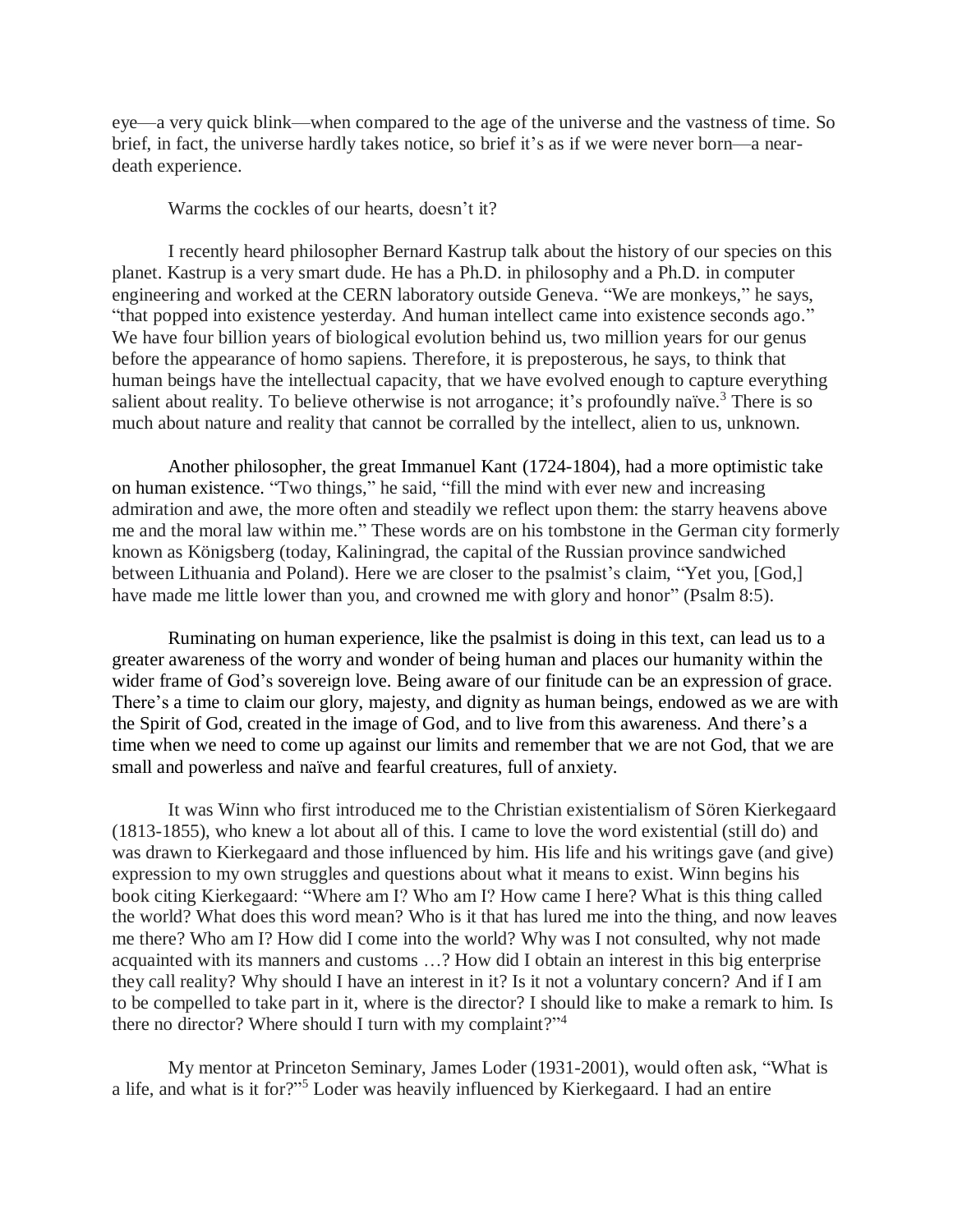semester on Kierkegaard taught by Loder. These soulful questions, taken together, are like a strong, steady current flowing through the river of my life from an early age. I am a Christian and remain a Christian—because the gospel addresses, speaks to, and helps me wrestle with these ultimate questions.

In 1835, Kierkegaard traveled alone in northern Zealand, north of Copenhagen, and spent time on an isolated beach. With a "look of contemplation," he said, he looked out on the sea and recounted his experience in his journal, which I think we all relate to: "Often, as I stood here on a quiet evening, the sea intoning its song with deep but calm solemnity, my eye catching not a single sail on the vast surface, and only the sea framed the sky and the sky the sea, while the other hand the busy hum of life grew silent and the birds sang their vespers…. When the whole, seen thus in perspective, presented only the larger, bolder outlines and I didn't lose myself in detail as one so often does, but saw the whole in its totality, I gained the strength to grasp things differently, to admit how often I myself made mistakes, to forgive the mistakes of others. –As I stood there . . . alone and forsaken and the power of the sea and the battle of the elements reminded me of my nothingness, while the sure flight of the birds reminded me on the other hand of Christ's words, 'Not a sparrow will fall to the earth without your heavenly Father's will' [Matthew 10:29], I felt at one and the same time how great and how insignificant I am."<sup>6</sup> Both*and.*

And when these moments occur, and every time they occur, we become more conscious of our humanity, both its glory and beauty as well as its limits. We're given the ability, as Kierkegaard said, "to grasp things differently" – reality, creation, everything – and we're given a greater awareness of God "in whom we live and move and have our being" (Acts 17:28).

Sure, reflecting upon our finitude can scare us and depress us. However, it can also lead us deeper into love. In 2015, Kate Bowler, a church historian at Duke Divinity School, age 35, was diagnosed with stage 4 colon cancer and given two years to live. In her book *No Cure for Being Human (And others things I need to hear)*, she writes about her experience and what she has learned and is learning. She writes with humility and honesty, as well as humor. I heard her speak several weeks ago at Princeton Seminary. She was the keynote speaker for Reunion. She's a beautiful soul, and she's hilarious. She's not afraid to be real and face her life. For, "… no matter how carefully we schedule our days," she says, "master our emotions, and try to wring our best life now from our better selves, we cannot solve the problem of finitude. We will always want more. We need more. We are carrying the weight of caregiving and addiction, chronic pain and uncertain diagnosis, struggling teenagers and kids with learning disabilities, mental illness and abusive relationships." However, she says, profoundly, truthfully, with an insight that echoes the psalmist and Kierkegaard and countless others who have written about human existence, "In my finite life, the mundane has begun to sparkle. The things I love—the things I should love become clearer, brighter."7

Scripture bears witness that our greatness and insignificance, our mundane, finite lives, are held by a sovereign God. Did you notice that Psalm 8 is held together by these words, "O Lord, our Sovereign, how majestic is your name in all the earth!" Placed at the beginning and the end. We exist—our lives, time, creation, reality, the universe— within God's sovereignty. And when we have the slightest awareness of this and fathom its mystery, we stand in wonder before